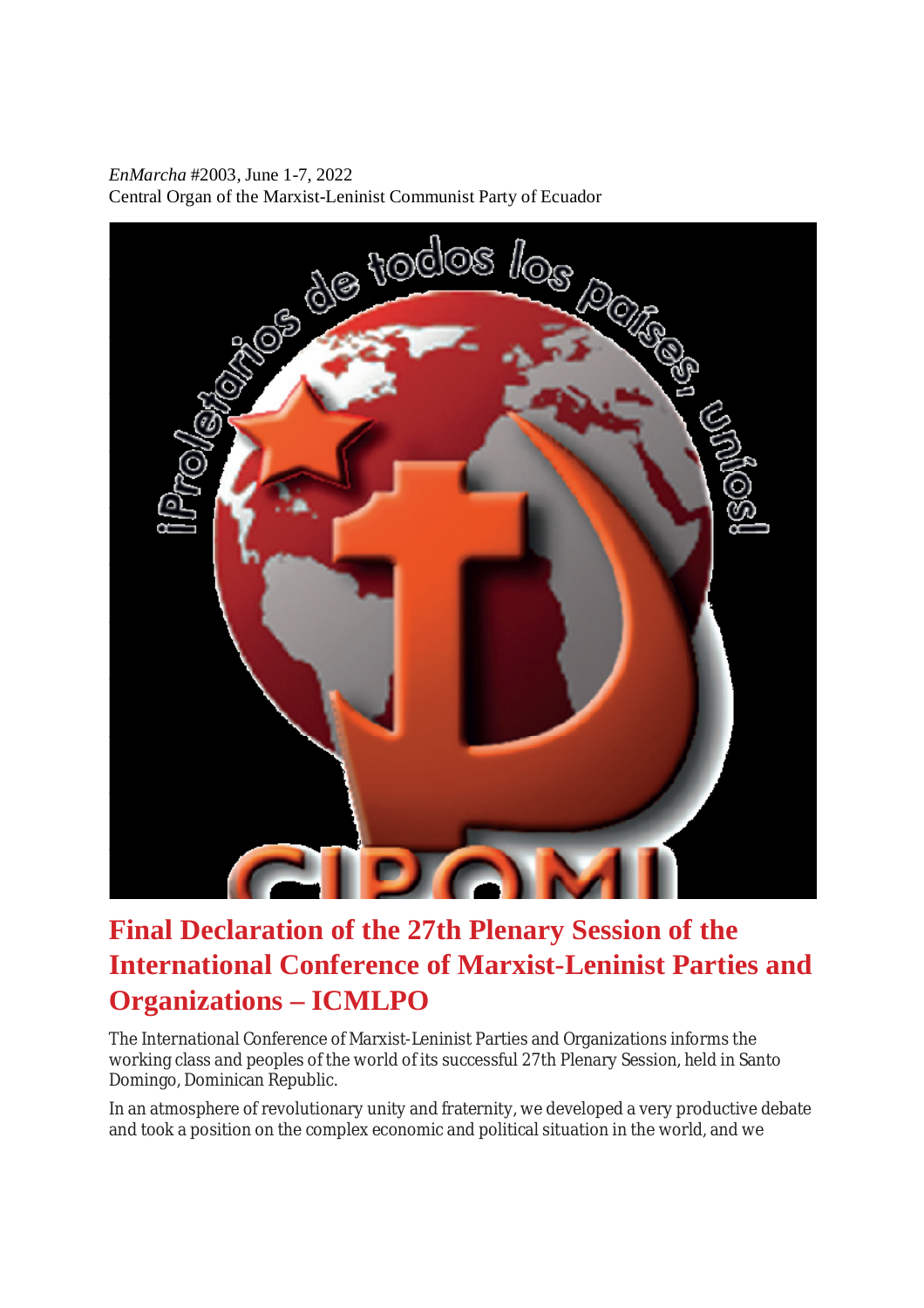defined precise guidelines to advance in the work that our parties and organizations carry out with the working class, as well as with the other exploited and oppressed classes, which are part of the driving forces of the revolution.

The ICMLPO notes that we are living at a particularly important time, which expresses the general crisis of capitalism and creates better conditions for the development of the revolutionary activity in each country and internationally. The world economy is facing a new period of slowdown in its growth rate, causing concern in monopoly and financial circles that, until recently, projected higher growth rates.But, above all, we are witnessing anclear sharpening of the fundamental contradictions of the epoch and, in particular, the exacerbation of those that counterpose the monopolies and the imperialist countries among each other.

The struggles between the imperialist countries and powers to redivide again and again a world already divided, to conquer new markets and areas of influence, is the fundamental cause for the outbreak of war in Ukraine which, as we have already denounced, is a conflagration of an inter-imperialist nature. The ICMLPO condemns this war and the warmongers who promoted and nurtured it; we express our solidarity with the people of Ukraine who are victims of the military invasion of Russian imperialism led by Vladimir Putin, of US imperialism – led by Joe Biden – and its allies – the members of the European Union and NATO – and of the reactionary regime of Vladimir Zelensky. But, as in any conflict of this nature, the effects of war go beyond the local borders and all peoples are bearing their negative effects on their backs. The danger of famine haunts the poor, particularly in several regions of Africa.

We join our voice to that of millions of workers, youth and women fighting for peace; we demand the end of the war and the dissolution of NATO and other military pacts of the capitalist countries and imperialist powers, because they constitute a sword of Damocles that hangs over the lives of the peoples. We condemn all the bourgeois political forces: neoliberals, social democrats, fascists and opportunists who support the war policies.

On all continents, the monopoly bourgeoisie and the oligarchies that govern the countries are continuing with their well-known policy of placing on the shoulders of the working class and peoples the effects of the serious problems of the world and local economy, but the peoples do not accept with resignation the adjustment plans, the restriction of rights, the laws that make work precarious and raise the levels of capitalist exploitation, the racist, xenophobic, antiimmigrant policies, thefascistization of the States. The working class and peoples of Africa, Asia, Latin America and Europe are fighting, demanding that their needs and rights be taken care of, demanding work and better wages, fighting for health care, for the education of the children and young people, for housing, for land to work. By resisting and fighting the policies of the bourgeoisie and oligarchies they are fighting against capitalism and its effects, although not everyone is aware of this situation. Our solidarity with all the workers and peoples of the world who struggle and with their own effort carve out a future of freedom, to all those who have chosen the path of open protest, of the paralysis of production, of insurrectionary action!

We, the parties and organizations that are members of the ICMLPO, reaffirm our commitment to make our best efforts to organize the struggle of the working class and peoples and to direct it against imperialist domination, of the local ruling classes and to achieve social and national emancipation with the exercise of the revolutionary power of the working class and people. The historical tasks that we Marxist-Leninist communists have in mind, in order to defeat the power of capitalism-imperialism, demand that the proletariat fulfill its leading role in the